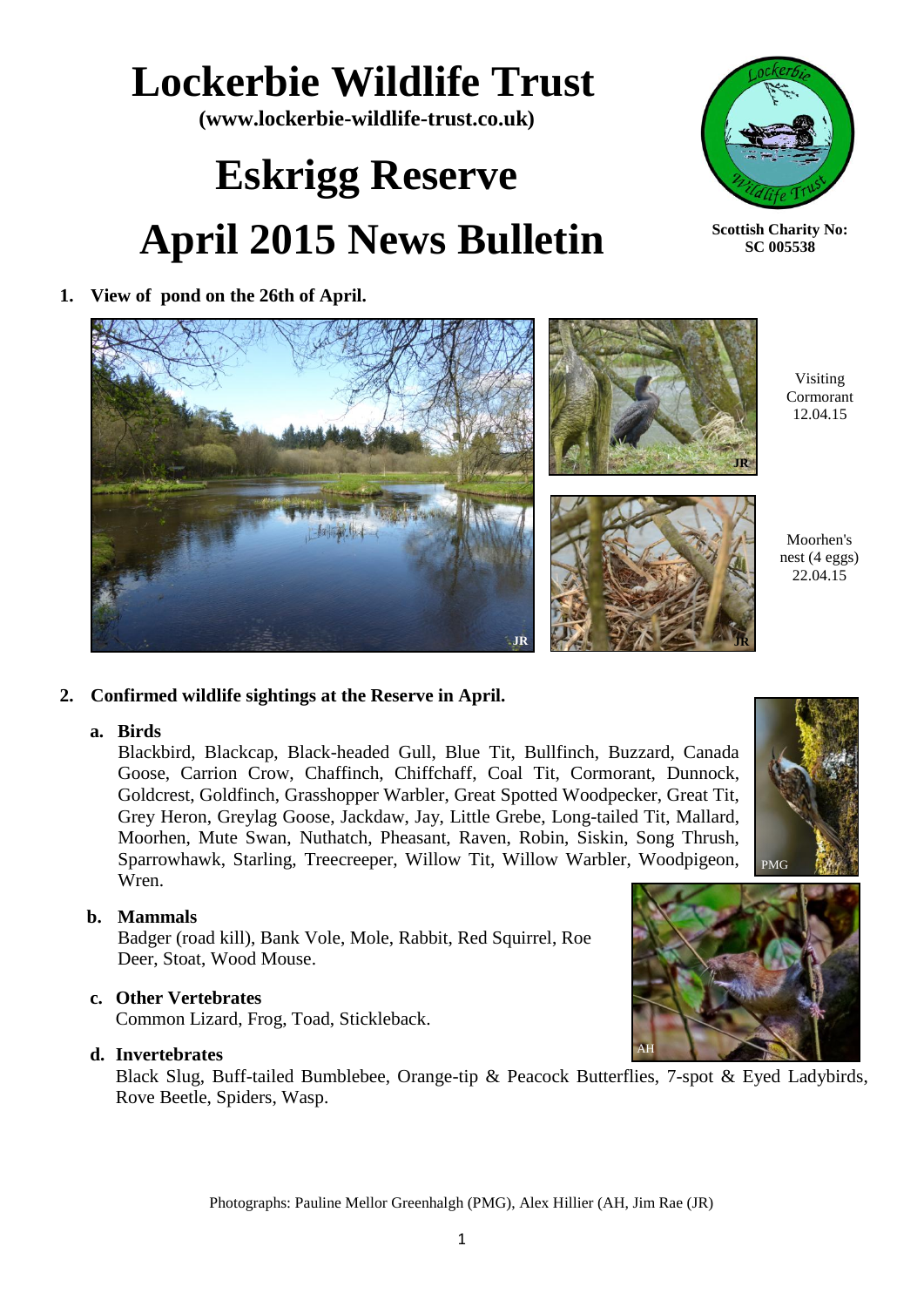#### **3. April photo-gallery**



Row 1: False Morel (JR), Bay Polypore (JR), Scarlet Elf Cup (JR). Row 2: Common Lizard (JR), Amorous Amphibians (JR), Buff-tailed Bumblebee (JR). Row 3: Frosted Whin Flower (JR), Dog Violets (JR), Marsh Marigold (JR). Row 4: Chiffchaff (JR), Wren (PMG), Female Chaffinch (JR). Row 5: Red Squirrel (AH), Cuckoo Flower (JR), Peacock Butterfly (AH).

Photographs: Alex Hillier (AH), Pauline Mellor Greenhalgh (PMG), Jim Rae (JR)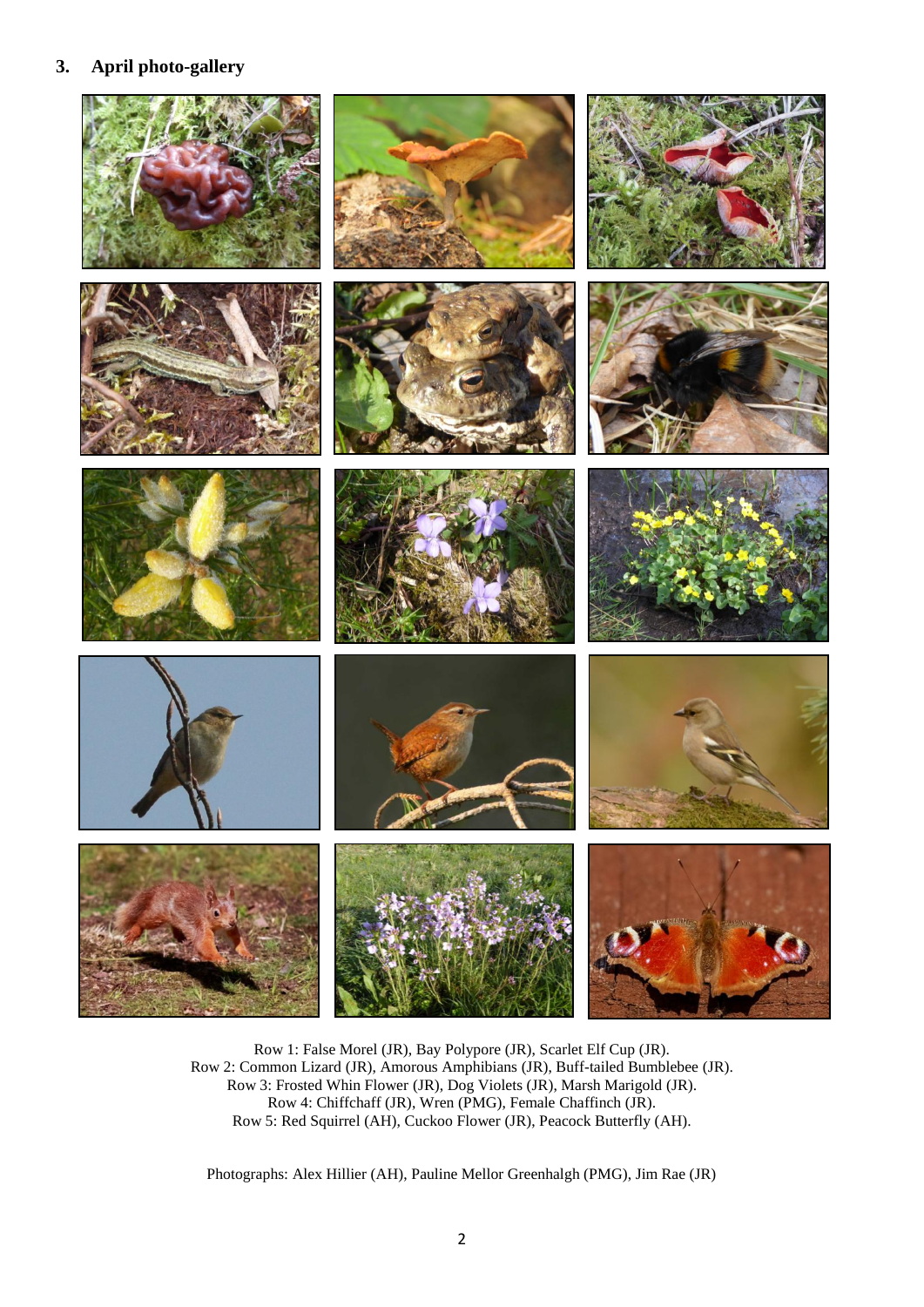#### **4. Volunteer Work Sat. 4th - Duke of Edinburgh Volunteers**



Angus Johnstone, Patrick Malone, Rory Holden, Keir Stewart and Taylor Trodden extended the gravel section of a woodland path and treated timber structures within the Reserve to remove algae.



#### **Sun. 26th - Maintenance Day**

Sybille Spägele helped Jim dig a ditch beside the Eskrigg Farm road. This will help with drainage and hopefully prevent the flood waters from washing away the gravel at the start of the gravel path from the car park to the Reserve. Thereafter, the algal scum was cleared from the pond.

#### **5. Planned Activities**

#### **Tues. 7th - Annandale Red Squirrel Group (ARSG) Training Session**



In preparation for the training session, Ian Kerr (Grey Squirrel Control Officer) set out six traps in the pine wood next to the Reserve, baited them, fixed the trap doors open and left them for five days for the squirrels to get used to them. On the evening of the  $6<sup>th</sup>$ , the traps were set and fresh bait distributed in and around them. During the training session the following morning members of the ARSG examined the traps and the Red Squirrels caught in three of them were released unharmed. Ian explained the techniques and laws regarding the use of the traps and let the members of the group handle the traps.

#### **Thur. 9 th Apr. - Wild Spring - Wee Woodland Beasties**

There was a good turnout for the event. The children first examined the pitfall traps that had been put out the previous day and transferred any 'beasties' to some sample tubes. They then explored the woodland and some log piles to see what other organisms they could find. The specimens were transferred to trays on the table beside the Centre where they could be examined more closely and photographed before being returned to the woodland.



#### **Small animals:**

Earthworm; black, grey and white slugs; snails (2 species); woodlouse; centipede; millipede (3 species); insect larvae (4 species); springtail; plant bug; ground beetles (2 species); ground beetle larva; rove beetle; burying beetle; 7-spot Ladybird; Buff-tailed Bumblebee; harvestman; spiders (2 species); unfertilized frog spawn.

#### **Other organisms:**

Fungi: False Morel (*Geomytra esculenta*), Bay Polypore (*Polyporus durus*) and Scarlet Elf Cup (*Sarcoscypha austriaca*).

Slime Mould (*Lamproderma puncticulatum*).



Photographs: Jim Rae